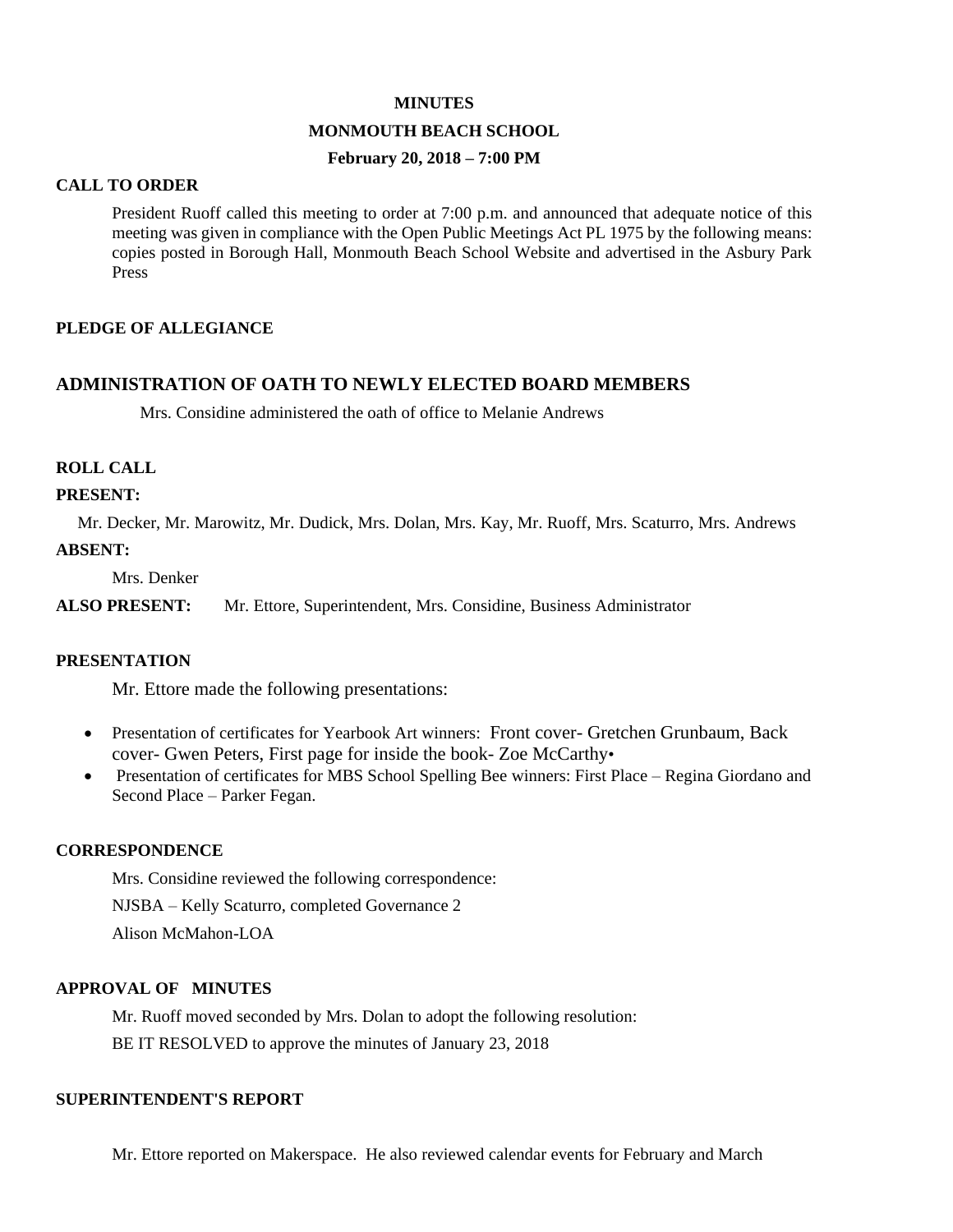Harassment Intimidation and Bullying. Mr. Ettore reported there were no incidents to report this month

Mr. Ruoff moved seconded by Mrs. Scaturro to adopt the following resolution:

BE IT RESOLVED to affirm the HIB Form as presented by Mr. Michael E. Ettore.

Mr. Ruoff moved seconded by Mrs. Scaturro to adopt the following resolution:

BE IT RESOLVED to approve the following:

## **STATISTICAL INFORMATION**

## **Student Enrollment as of January 31, 2018**

| Preschool     |       | 16        |
|---------------|-------|-----------|
| Kindergarten  |       | 22        |
| Grade 1       |       | 19        |
| Grade 2       |       | 25        |
| Grade 3       |       | 17        |
| Grade 4 - 1   |       | 13        |
| Grade $4 - 2$ |       | 14        |
| Grade $5 - 1$ |       | 14        |
| Grade $5 - 2$ |       | 16        |
| Grade $6 - 1$ |       | 14        |
| Grade 6 - 2   |       | 15        |
| Grade 7 - 1   |       | 13        |
| Grade 7 - 2   |       | 12        |
| Grade $8 - 1$ |       | 19        |
| Grade $8 - 2$ |       | <u>19</u> |
|               | Total | 247       |
|               |       |           |

Special Education (Out of District): 2

One student in the following placements:

Oceanport Schools (1)

Harbor School (1)

### Student Attendance

| September               | 98%   | February |
|-------------------------|-------|----------|
| October                 | 97%   | March    |
| November                | 94%   | April    |
| December                | 94.5% | May      |
| January                 | 92.5% | June     |
| <b>Staff Attendance</b> |       |          |
| September               | 98.5% | February |
| October                 | 97.5% | March    |
| November                | 97.5% | April    |
| December                | 93.5% | May      |
| January                 | 96.5% | June     |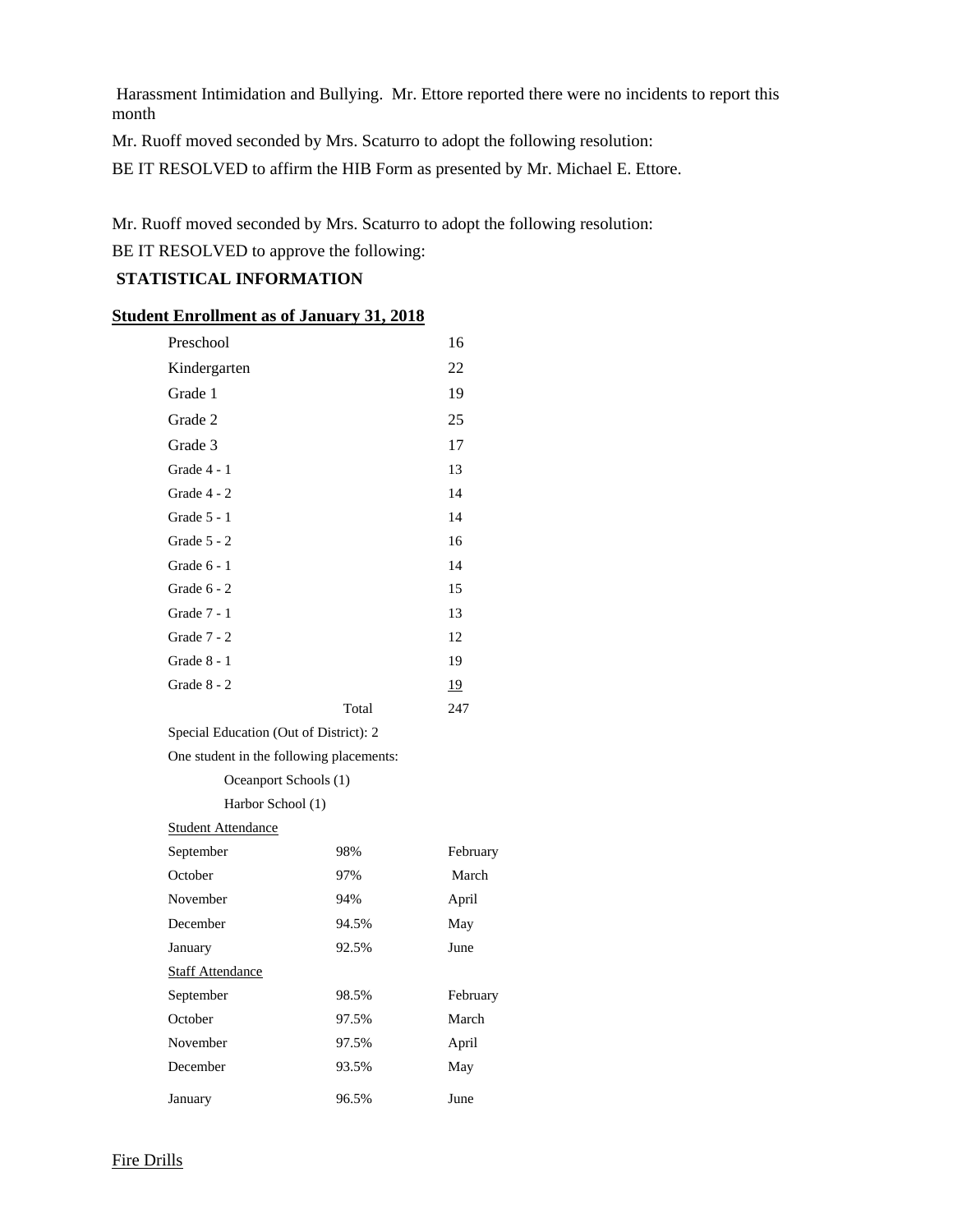January 26, 2018 at 2:10 p.m. Security Drill Lockdown – January 17, 2018 at 2:00 p.m.

### **PUBLIC DISCUSSION**

In compliance with Open Public Meetings Act PL 1975, Chapter 10:4-12 subsection b, - A public body may exclude the public only from that portion of a meeting at which the public body discusses any matter involving the employment, appointment, termination of employment, terms and conditions of employment evaluation of the performance of promotion or discipline of any specific prospective public officer or employees or current public offer or employee employed or appointed by the public body, unless all the individual employees or appointees whose rights could be adversely affected request in writing that such matter or matters be discussed at a public meeting. As per Board Bylaws, 0167, public participation in Board Meetings, such remarks are to be limited to five minutes duration. The Board of Education, though affording the opportunity for members of the public to comment will not engage and/or make remarks concerning matters of student confidentiality and/or matters of personnel wherein employees of the District have not been given notice of the Board's intent to discuss their terms and conditions of employment. Members of the public are reminded that though they are afforded the opportunity to address the Board, they are not given license to violate the laws of slander. Comments made by members of the public that are not in keeping with the orderly conduct of a public meeting will be asked to yield the floor and if they fail to do so may be subject to charges under New Jersey statues associated with disruption of a public meeting.

There were three people present and no comments

### **PTO UPDATE**

Mrs. Quatrocchi discussed upcoming PTO events and fundraisers.

#### **FINANCE**

Chair: Karen Dolan

Leo Decker, Ken Marowitz, Melanie Andrews

Mr. Decker moved seconded by Mrs. Scaturro to adopt the following resolution:

BE IT RESOLVED to approve the following financial report Report of the Board Secretary – January 31, 2018

Cash Balances:

|     | \$2,607,097.75 |
|-----|----------------|
| \$. | 45,831.14      |
| \$  | 52,613.15      |
| \$  | 196,500.00     |
| \$  | 3,146.93       |
| \$  | 94,709.67      |
|     |                |

- Reconciliation Report for January
- Monthly transfer report
- January bill list in the amount of \$105,297.92
- Payroll report for January

In accordance with the reports attached:

Pursuant to NJAC 6:l20-2.13(d), I certify as of January 31, 2018, no budgetary line item account has been over expended in violation of NJAC 6:20-22.13 (ad). I hereby certify that all of the above information is correct.

Board Certification:

Pursuant to NJAC 6:20-2.3 (e), we certify that as of January 31, 2018 after review of the Secretary's Monthly Report and upon consultation with the appropriate district officials, that to the best of our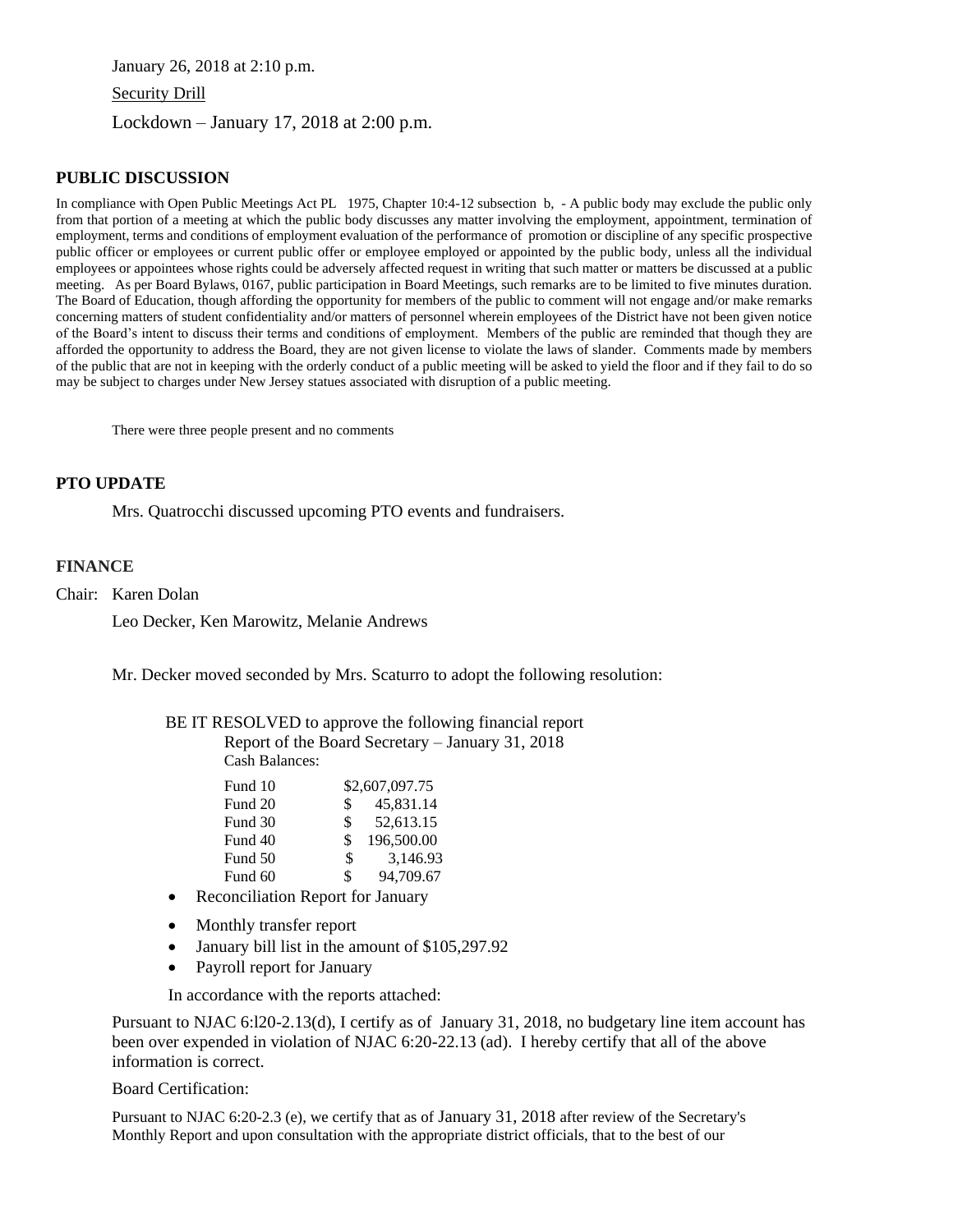knowledge, no major account or fund has been over expended in violation of NJAC 6:230-22.13(b) and that sufficient funds are available to meet the district's financial obligations for the remainder of the fiscal year.

# **YES:**

Mr. Decker, Mr. Marowitz, Mr. Dudick, Mrs. Dolan, Mrs. Kay, Mr. Ruoff, Mrs. Scaturro, Mrs. Andrews

After discussion on the cost of workshops, Mr. Decker moved seconded by Mrs. Dolan to adopt the following resolution:

> BE IT RESOLVED to approve the following payments for the February 5, 2018 Staff Professional Development Day at Shore Regional High School:

Adam Lindstrom - Digital Assessment Tools Including Quizlet and Socrative - \$150 (Monmouth Beach School District's portion)

Jeffrey Dreisbach - Using Your Voice to Facilitate Student Engagement - \$250 (Monmouth Beach School District's portion)

Lotus Lounge Yoga - Calming Strategies and Techniques for the Classroom Teacher - \$600 (Monmouth Beach School District's portion)

Pearson - Technical Support for the enVisionmath2.0 Digital Dashboard - \$630 (Monmouth Beach School District's portion)

Teach 2 Teach LLC - Classroom Strategies and Techniques to Facilitate Growth Mindset Among Students - \$150 (Monmouth Beach School District's portion)

# **YES:**

Mr. Decker, Mr. Marowitz, Mr. Dudick, Mrs. Dolan, Mrs. Kay, Mr. Ruoff, Mrs. Scaturro, Mrs. Andrews

# **PERSONNEL**

Chair: Kelly Scaturro

Kathy Denker, Chris Dudick, Barbara Kay

Mrs. Scaturro moved seconded by Mrs. Dolan to adopt the following resolution:

- BE IT RESOLVED to rescind the following resolutions:
	- Jessica Auriemma from Monmouth University to complete 20 hours of field placement in the classroom with Mrs. Amy Hall for Art.
	- Jessica Clark to attend the Boston trip for the 2017-2018 school year.

Mrs. Scaturro moved seconded by Mrs. Dolan to adopt the following resolution:

BE IT RESOLVED to approve the following:

- Nicholas Mahoney as the MBS boys' baseball coach for the 2017-2018 school year at Year 1 of the MBTA Extracurricular Stipend.
- Eileen Herron as the MBS girls' softball coach for the 2017-2018 school year at the Year 4 of the MBTA Extracurricular Stipend pending transfer of criminal history background check.
- Alison McMahon to begin her maternity leave on April 26, 2018 with three sick days and unpaid leave/disability beginning May 1, 2018 with an anticipated return date of September 1, 2018.
- Paige Behringer, senior at Biotech High School, to complete a 1-month unpaid Science based internship (5/16/18 - 6/15/18) under the supervision of Mrs. Doreen Silakowski.
- Jacki Fuchs to attend the Boston trip for the 2017-2018 school year.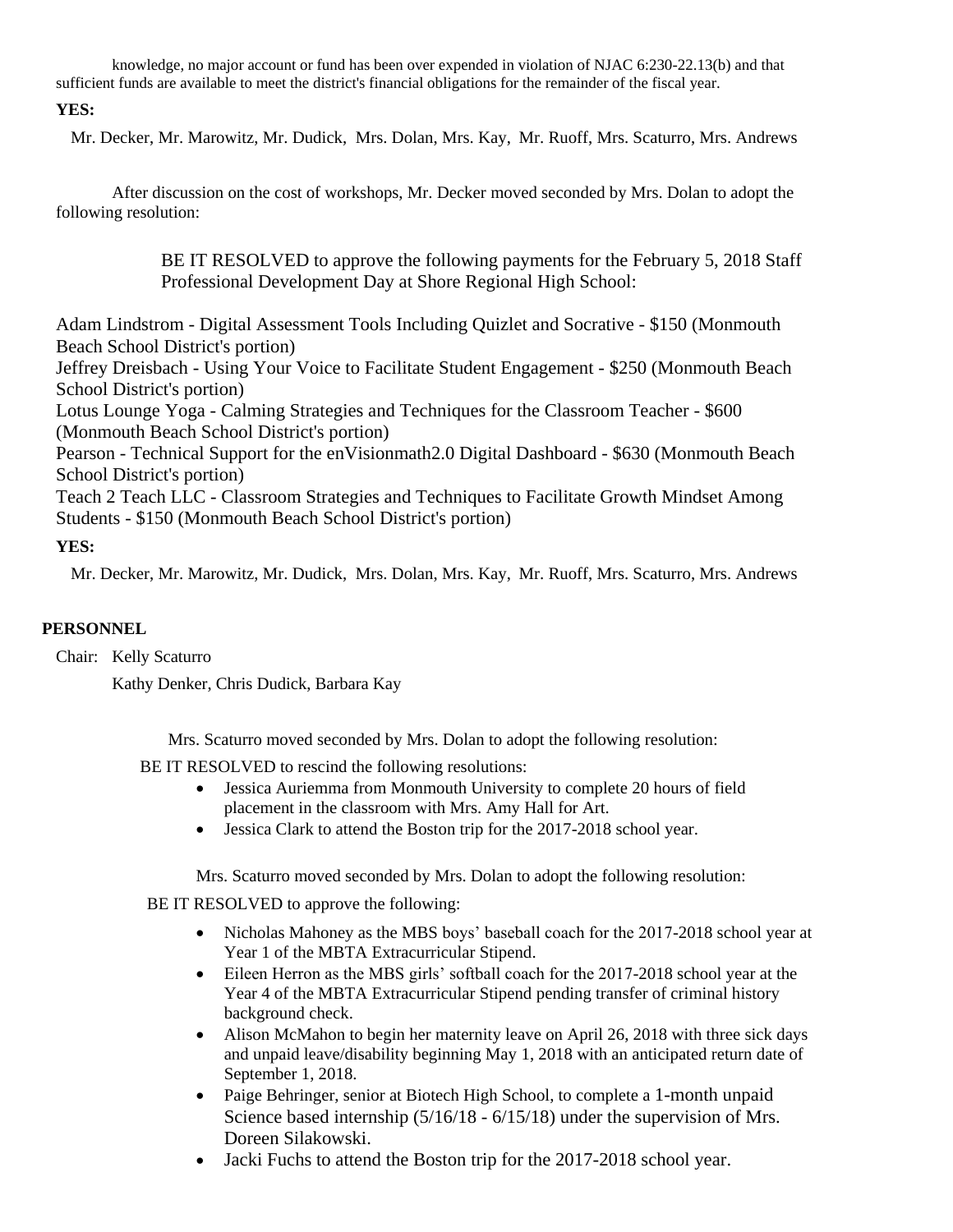## **YES:**

Mr. Decker, Mr. Marowitz, Mr. Dudick, Mrs. Dolan, Mrs. Kay, Mr. Ruoff, Mrs. Scaturro, Mrs. Andrews

## **CURRICULUM AND INSTRUCTION**

Chair: Kathy Denker

Kelly Scaturro, Chris Dudick, Barbara Kay

Mr. Dudick moved seconded by Mrs. Kay to adopt the following resolution:

BE IT RESOLVED to approve the following teacher workshops/Professional Development days:

- Chloe Grady AND Ali Maxcy to attend Getting your students to ask WHY? On 3/9/18 and The View from My Lens on 5/18/18 under our membership in the Brookdale Education Networks.
- Susan Gillick to attend the School Nurses Convention on March 17, 2018 at a cost of \$199.00.

## **YES:**

Mr. Decker, Mr. Marowitz, Mr. Dudick, Mrs. Dolan, Mrs. Kay, Mr. Ruoff, Mrs. Scaturro, Mrs. Andrews

Mrs. Dudick moved seconded by Mrs. Dolan to adopt the following resolution:

BE IT RESOLVED to approve the following class trips:

 Music and Movie Convocation G & T Trip for Grade 7 on March 21 and March 22, 2018 at a cost of \$1,125.00 for 9 students.

## **YES:**

Mr. Decker, Mr. Marowitz, Mr. Dudick, Mrs. Dolan, Mrs. Kay, Mr. Ruoff, Mrs. Scaturro, Mrs. Andrews

## **BUILDING AND GROUNDS**

Chair: Leo Decker

Ken Marowitz, Karen Dolan, Melanie Andrews

After Mr. Ruoff discussed the all-purpose room addition and revision to the plans,

Mr. Decker moved seconded by Mrs. Dolan to adopt the following resolution:

BE IT RESOLVED to approve proposal submitted by Eric Wagner to revise current plans and specifications for the purpose of putting the All Purpose Room Addition out to bid again as noted in his proposal dated January 18, 2018 at the following costs:

- \$21,240 Redesign
- \$ 270 additional Bidding and Contract Award Phase

\$ 2,700 additional for Contract Administration

## **YES:**

Mr. Decker, Mr. Marowitz, Mr. Dudick, Mrs. Dolan, Mrs. Kay, Mr. Ruoff, Mrs. Scaturro, Mrs. Andrews

Mr. Decker moved seconded by Mrs. Dolan to adopt the following resolution:

BE IT RESOLVED to approve the following Building Use Application Forms**:** 

- Girls on the Run to use a classroom (or gym based on availability) for their meetings in inclement weather from March 26, 2018 – June 6, 2018 from 3 p.m. – 4:30 p.m.
- $\bullet$  Kidz Art to hold sessions in the Kindergarten classroom at MBS on  $3/5$ ,  $3/12$ ,  $3/19$ ,  $3/26$ ,  $4/9$ , 4/16, 4/23, and 4/30/18 from 2:45 p.m. – 3:45 p.m.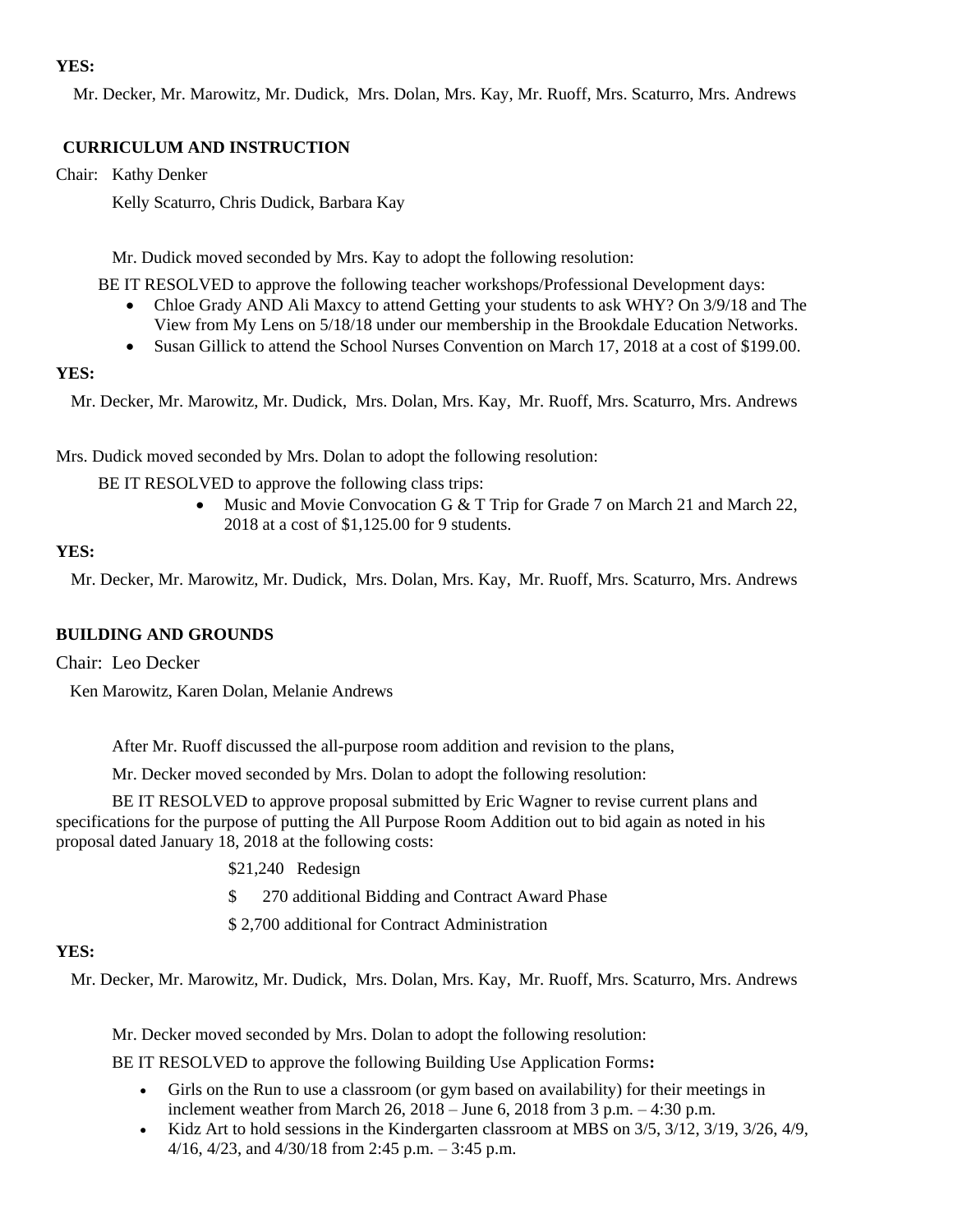• MB PTO to hold PTO Run registration on  $5/11$  from 5 p.m.  $-7$  p.m. in the gym and use of facilities on  $5/12$  from 7 a.m.  $-11:30$  a.m. for the Run.

### **POLICY**

Chair: Christopher Dudick

Mr. Dudick moved seconded by Mr. Decker to adopt the following resolution: BE IT RESOLVED to approve the second read of the following: P 0169.02 - Board Member Use of Social Networks P 3437 & P 4437 - Military Leave R 7101 - Educational Adequacy of Capital Projects P 7425 - Lead testing of water in Schools P 7440 & R 7440 - School District Security P 7441 & R7441 - Electronic Surveillance in School Buildings and on School Grounds P 9242 - Use of electronic Signatures

## **GENERAL ITEMS**

Mr. Ruoff moved seconded by Mr. Decker to adopt the following resolution:

BE IT RESOLVED to approve the baseball/softball schedules for the 17-18 school year:

MB School Baseball Season 2018

| 3/27 | <b>Tinton Falls</b> | Away |
|------|---------------------|------|
| 4/10 | Oceanport           | Home |
| 4/13 | Eatontown           | Away |
| 4/17 | Fair Haven          | Away |
| 4/19 | West Long Branch    | Home |
| 4/24 | Little Silver       | Home |
| 5/1  | Forrestdale         | Home |
| 5/3  | Oceanport           | Away |
| 5/7  | West Long Branch    | Away |
| 5/9  | Shrewsbury          | Home |

MB School Softball Season 2018

| 3/28 | Shrewsbury           | Away |
|------|----------------------|------|
| 4/12 | <b>Little Silver</b> | Away |
| 4/16 | <b>Tinton Falls</b>  | Home |
| 4/19 | Shrewsbury           | Home |
| 4/24 | Oceanport            | Home |